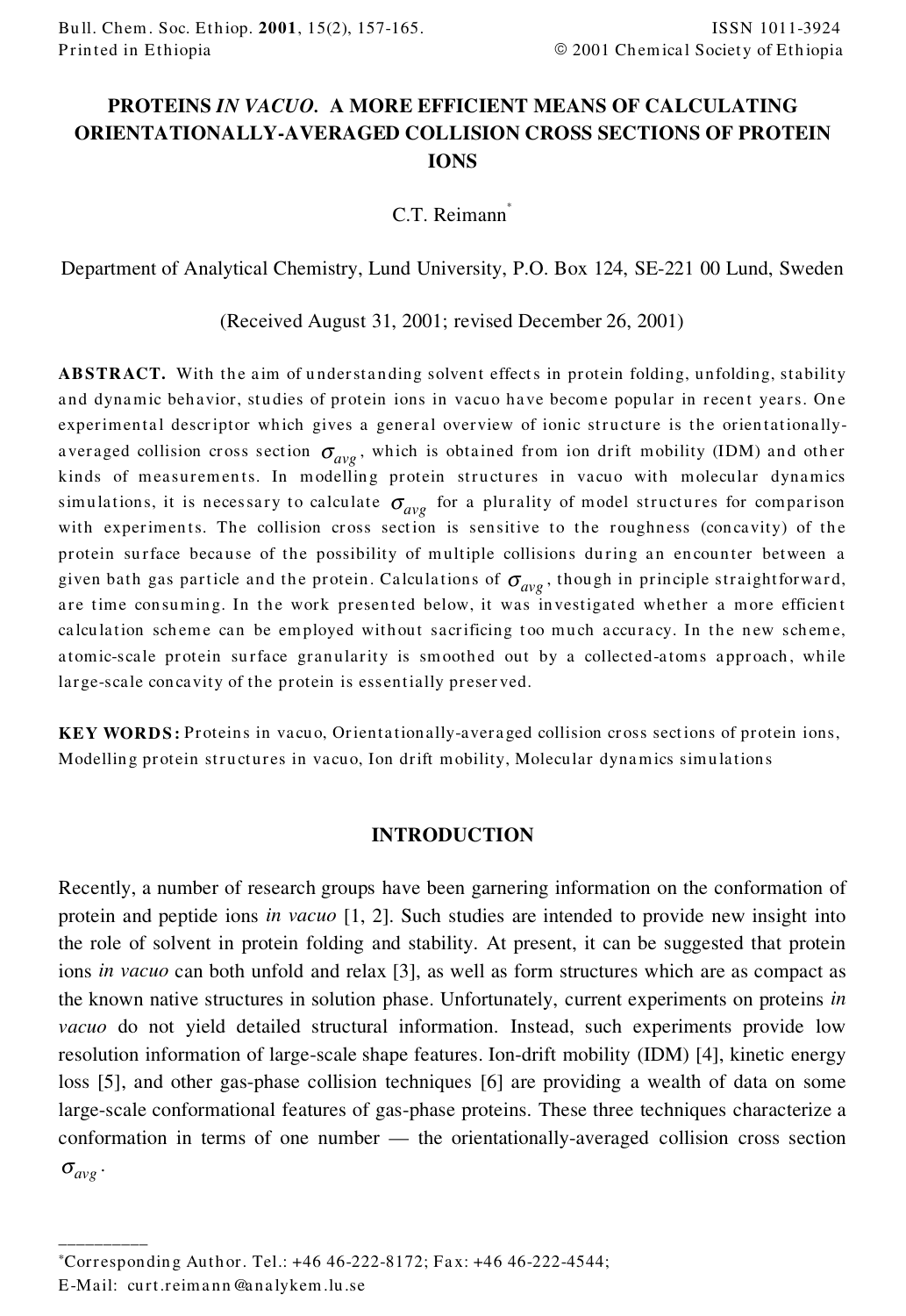To complement the experiments, some efforts have been made to generate plausible protein ion structures *in vacuo* by molecular dynamics (MD) simulations [4, 7-12]. The obtained structures are characterized in great detail using global descriptors. "Standard" global descriptors include radius of gyration  $R_{gyr}$  principal moments of inertia  $\{I_i\}$ , and root-meansquare deviations (RMSD) from a standard structure. When comparing MD simulations with the results of experiments, other global descriptors can be calculated, *e.g.* conformer lengths and the computationally more demanding  $\sigma_{avg}$  [13]. By comparison with available experimental data, such global descriptors can be used to assess models for protein ions *in vacuo*, where the similarity of global descriptors can be taken to imply similarity at a finer (but experimentally inaccessible) level of detail. Since the greatest wealth of data has so far been provided by IDM, the focus of the present work has been on computation of  $\sigma_{avg}$  (or, more accurately, the momentum collision integral) for model protein conformers.

The most general and time-consuming way of calculating  $\sigma_{avg}$  for a specific conformation is a full trajectory method (Figure 1a) taking into account both long-range and short-range (collisional) interactions between bath gas atoms and the protein atoms [14]. Aside from hard collisions which resemble simple bounces (bath particle *i* in Figure 1a) even particles passing outside the hard-spheres contact radii can be deflected substantially (bath particle *iii* in Figure 1a). To save computer time, a simpler exact hard-spheres scattering (EHSS) model for calculating collision cross sections can be employed [13]. This method takes into account scattering and multiple collisions of a bath gas particle with atoms on the protein surface but lumps all the details of the interaction potentials into hard-sphere contact distances *Rcoll* appropriate for the interaction of the protein and bath atom types at the relevant temperature and relative impact speed range (Figure 1c). For the full trajectory method, a given bath gas atom interacts with a number of protein atoms simultaneously, while for the EHSS method a given bath gas atom interacts with at most one protein atom at a time (compare *i, ii* and *iii* in Figure 1a,c and note differences in the trajectories). In both cases, if bath gas particles incident at a certain impact parameter and protein orientation on infinitesimal transverse area *dA* are deflected through angle  $\chi$ , then the contribution of that area to the collision cross section for that protein orientation is  $d\sigma = dA[1 - \cos \chi]$ . The angle  $\chi$  is defined in Figure 1b in terms of the path of the bath particle prior to and after completing interactions with the protein. *dA* can be thought of as the cross sectional area per bath particle "bombarded" by the bath particles. To obtain  $\sigma_{avg}$  it is necessary to integrate  $d\sigma$  over all approaches between bath gas atoms and the protein which yield significant momentum transfer. This means averaging over both protein orientation and impact parameter. (As implemented so far these methods assume that the protein is perfectly rigid and much heavier than the bath gas particle.)

In previous work [15], it has been noted that when the contact surfaces of a collection of atoms merge so as to approximate a simple object such as a cylinder, calculations of  $\sigma_{avg}$  for such atomic clusters can be simplified by using the approximate form. Also, in MD simulations, it is fairly common to treat atom combinations like  $-CH$ ,  $-CH<sub>2</sub>$ , and  $-CH<sub>3</sub>$  in the "united atoms" approximation in which each combination is replaced by a single "atom" with appropriately expanded van der Waals radius. A similar approach is taken in the work presented below. Instead of treating a protein atomistically, proximate and related atoms are lumped together and replaced by a ball of radius  $R_{coll,i} = \sqrt{\sigma_{ave,i}}/\pi$  where  $\sigma_{ave,i}$  is the collision cross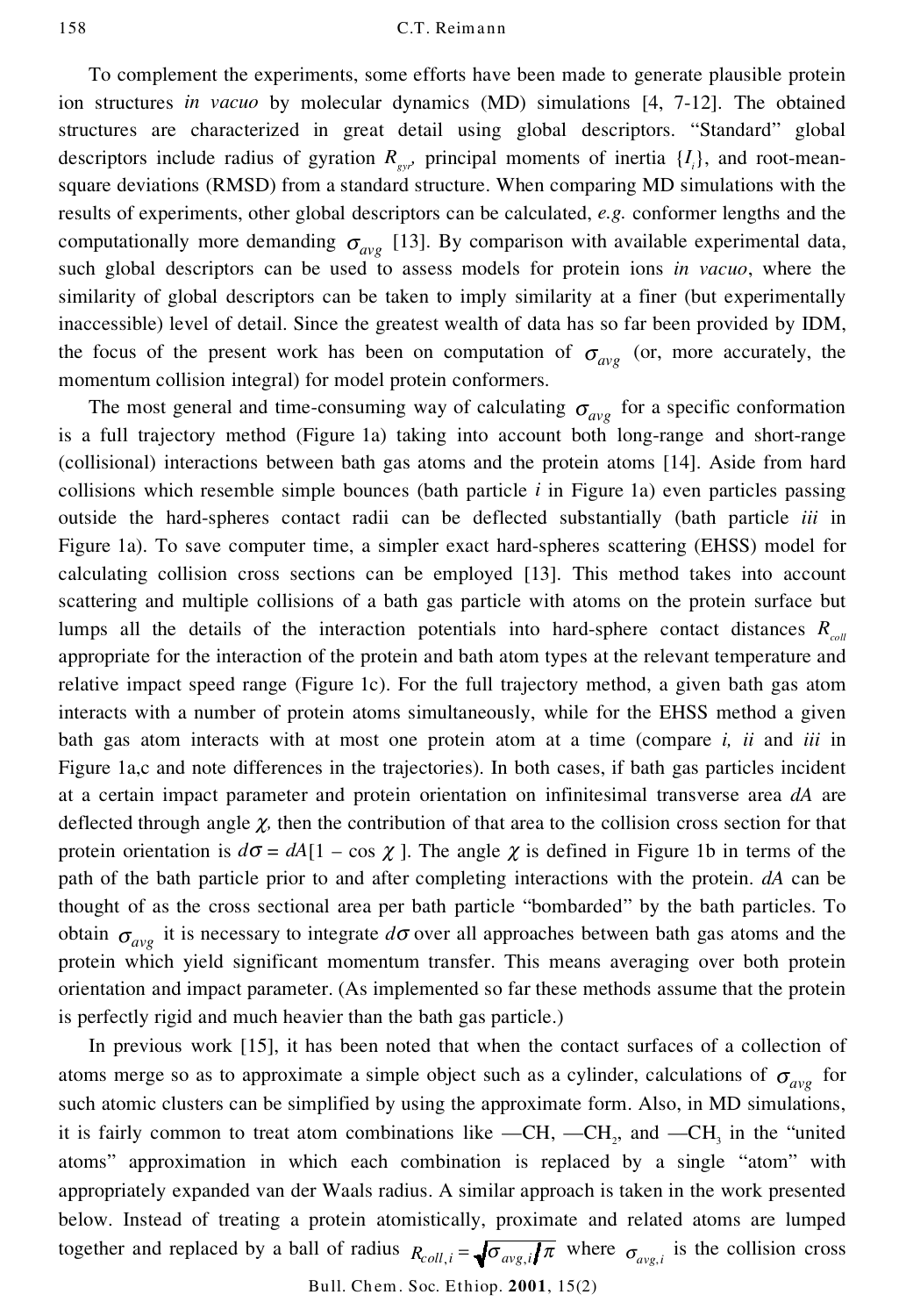section of only those atoms in lump *i,* isolated in space, computed by any suitable method. Then,  $\sigma_{avg}$  is calculated for the collection of balls. Since the number of balls is much less than the original number of atoms, considerable computing time should be saved using the EHSS method. Below are presented results of a test of this idea for a set of 75 residue proteins.



Figure 1. Schematic of interactions of bath gas particles with a protein. Bath gas particles are dimensionless points while the protein atoms are represented by appropriate contact spheres. *i, ii* and *iii* are example encounters of bath gas particles with the protein. a) Full trajectory approach: both long-range attraction and close, bounce-like collisions are apparent. b) Definition of scattering angle  $\chi$  in terms of the overall change in the path of the bath gas particle after all interactions have ended. c) Hard-spheres approach wherein a gas bath particle interacts with at most one protein atom at a time. The trajectories are different in detail but the contact spheres are selected to give as representative an overall result as possible for quantities like collision cross section which depend on the outcome of one or more scattering events.

### **METHODS**

For any assembly of atoms interacting with a He bath gas, the exact hard-spheres scattering method was carried out using contact/collision radii  $R_{\text{out}} = 0.220, 0.265, 0.250, 0.245, 0.290$  nm, respectively for H, C, N, O, and S. Where necessary, the program MOLMOL [16] was employed to add missing non-polar hydrogens to downloaded coordinate sets from the protein data base (PDB, Ref. [17]). The calculations used a working protocol of an average of three runs of 500 randomly-oriented snapshot cross section calculations apiece (with different random number seeds for each run). An implementation of EHSS was tested on the  $C_{60}$  fullerene structure. For fullerene, the projected hard-spheres cross section  $-$  the average union of the projected collisional cross sectional areas of the atoms  $[18]$  — calculated using a He-C hardsphere contact distance of 0.286 nm, should equal the EHSS cross section calculated using a hard-sphere contact distance of 0.281 nm [13]. The results were in agreement to within 0.2%. For the 75-residue protein 1ghc, all-atom EHSS calculations using the employed protocol had a 95% chance of deviating no more than 0.4% from the best average obtained using more extended calculation protocols. However, the aim of the study was to explore whether condensation of the protein atoms into simple groupings of atoms would lead to faster calculations of  $\sigma_{avg}$  without sacrificing too much accuracy. Such a method will here be referred to as the collected-atoms approximation.

Bull. Ch em. Soc. Ethiop. **2001**, 15(2)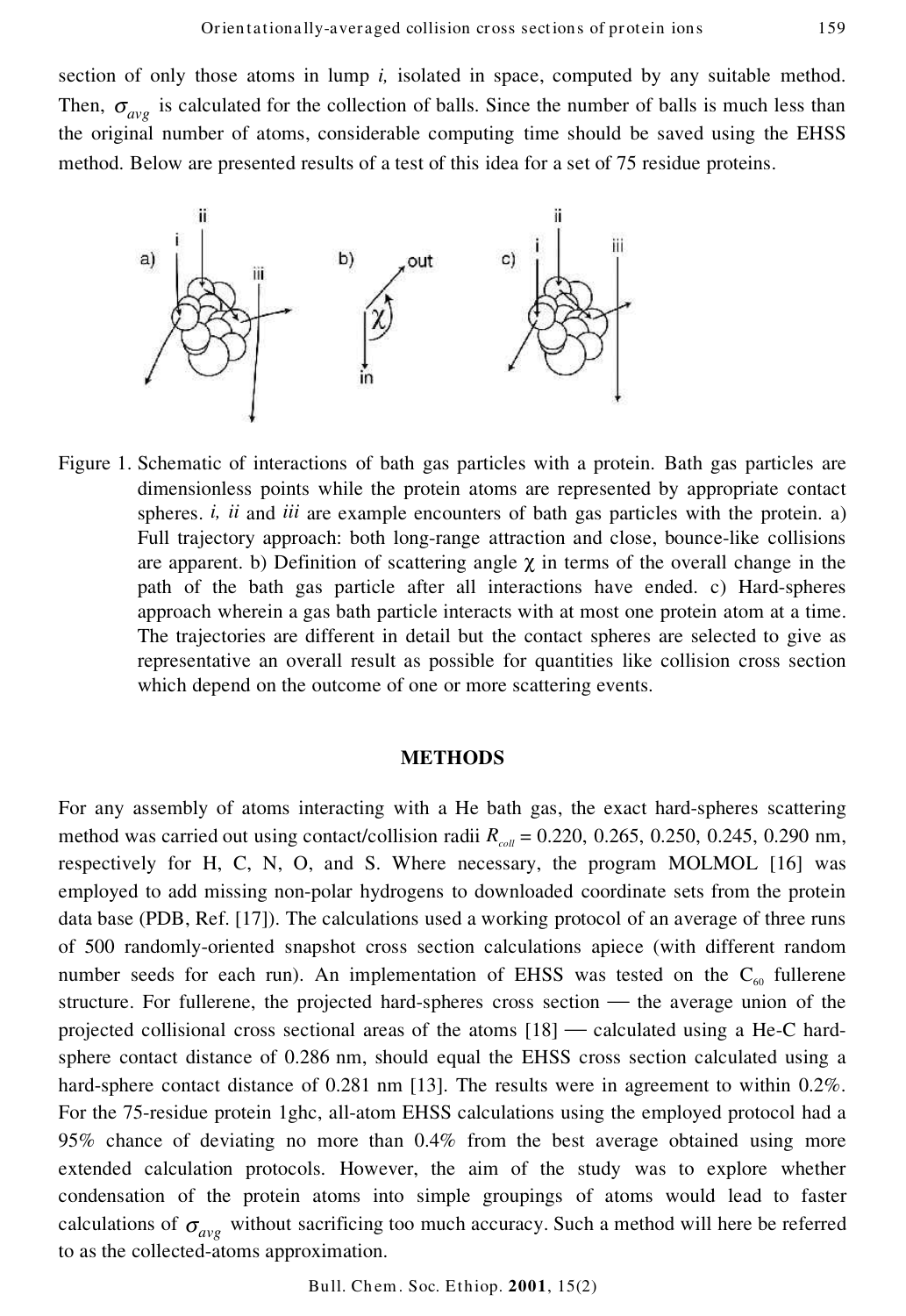There are many ways to group atoms in a protein. A favored way would be to generate standard subsets of atoms (indexed by *i*) so that it is not necessary to always recalculate the cross section  $\sigma_{\text{ave }i}$  of each subset. In the scheme employed in the present work, the standard atom groupings employed were: the N-terminus up to the first  $C_{\alpha}$  and its hydrogen; "connective" elements consisting of  $-(C=O)-(NH)$ —; amino acid sidechains; and the Cterminus. For a collection of proteins, all standard groupings in turn were submitted to a calculation of all-atoms EHSS cross section. For each distinct type of atom grouping, for example all tested alanine sidechains, an average cross section  $\overline{\sigma}_{ave}$  was determined and converted to a radius according to  $R_{coll,i} = \sqrt{\sigma_{ave,i}/\pi}$ . So, in this very simple model, even if alanine sidechains have some variability in their conformation from protein to protein, only a single representative collision radius was extracted. Finally, once the  $R_{coll,i}$  values are calculated, in a given structure balls of those radii were placed at the corresponding geometrical centers of the atom groupings. The collection of these larger balls  $-$  the collected-atoms representation — was then subjected to the EHSS method for calculation of the collision cross section.

Figure 2 shows collision surfaces for the protein 1ghc. The all-atom approach is shown in Figure 2a, and the collected-atom approach is shown in Figure 2b using results summarized below and in the Table. The structure of the overall collision surface has a finer grain in Figure 2a but gross surface concavity is still well apparent when the collected atom spheres are used in Figure 2b.



Figure 2. Hard-spheres collision surfaces of protein 1ghc represented by dotted texture rendered by MOLMOL [16]. a) All-atoms approach normally employed; b) collected-atoms approach considered in the present work. The surface granularity is finer in a) but gross surface concavity is preserved in b).

Selection of protein models from the PDB was guided by the procedure of Arteca and Tapia [19]. Consideration of condensed-phase structures is reasonable, as under suitable conditions gas-phase protein ions [4] and ionized supermolecular protein assemblies like viruses [20] can maintain native conformations. The focus of the study reported here was on proteins of sequence length 75 and with X-ray structures refined to better than 3 Å, as well as on a few non native 75-residue subsets carved out of a larger protein, hen egg lysozyme. However, effective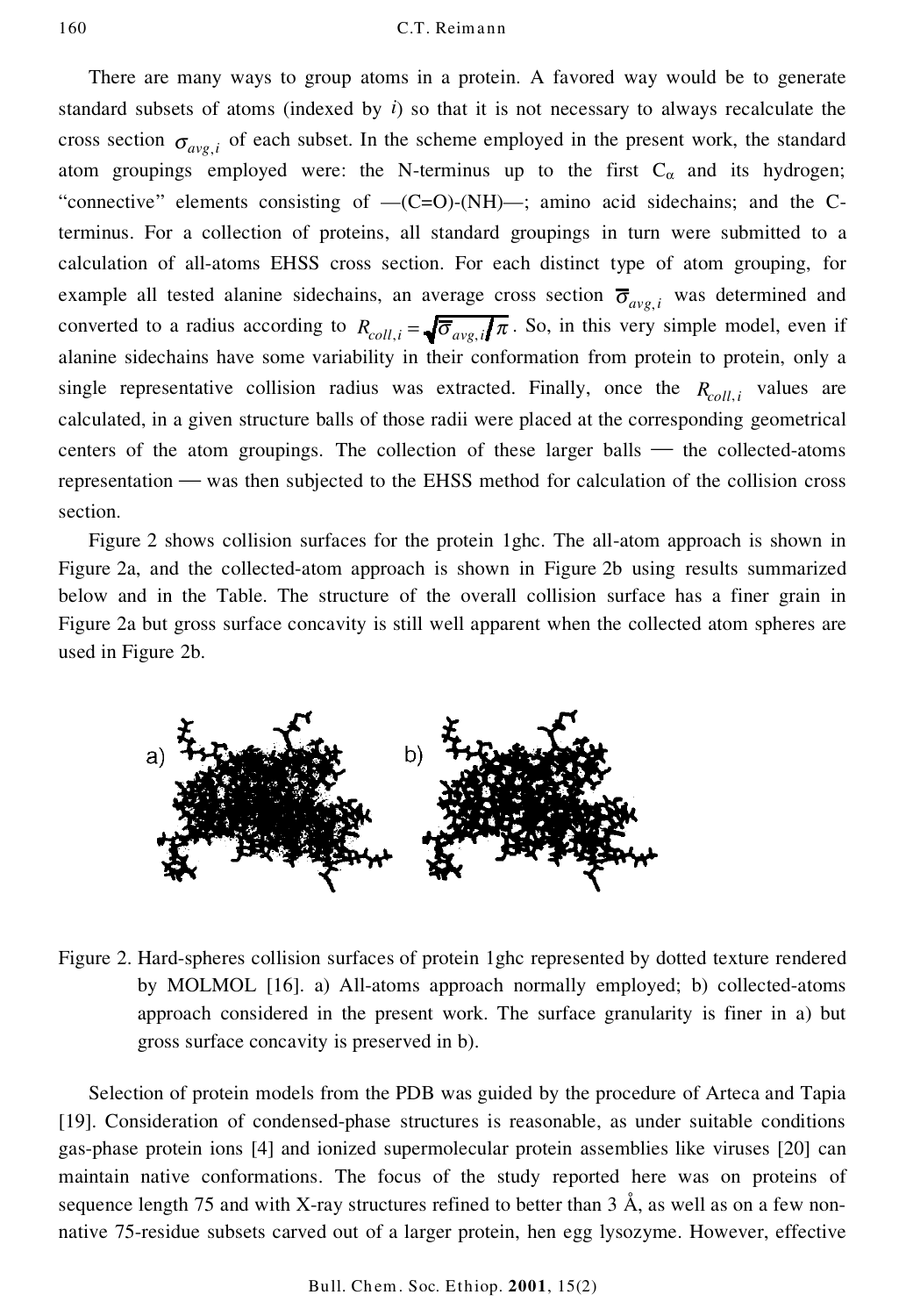collision radii for key atom groupings were obtained based on a more extended set of proteins with 75, 129, 212, and 316 amino acids.

#### **RESULTS AND DISCUSSION**

The first task was to calculate the cross sections of all the available examples of each type of atom grouping and investigate the results for consistency. An obvious choice was to compare results obtained for proteins of different chain lengths. Due to space limitations only examples of the results can be given here.

Consider the sidechain of alanine (ALA). Distributions of sidechain  $\sigma_{\alpha\nu\rho,i}$  are shown in Figure 3a. Using the Student's t-test as well as the Kolmogorov-Smirnov test [21] the distribution obtained from 75-residue proteins is likely  $(P<1\%)$  to be different from the distributions obtained from either 129-, 212-, or 316-residue proteins, while the latter distributions could be the same (P = 3-60%). Yet, 95% of the  $\sigma_{\text{avg},i}$  values lie in a relative range of only 1% and the biggest difference in mean between different data sets for ALA is only 0.2%. Thus, it is justifiable to assume that  $\sigma_{avg,i}$  is 0.2635 nm<sup>2</sup> for ALA. (Likewise, for the sidechain glycine (GLY), containing only one atom,  $\sigma_{avg,i}$  is 0.1521 nm<sup>2</sup>).



Figure 3. Histograms of all-atom exact hard-spheres scattering cross sections shown columnwise for: a) alanine sidechain; b) serine sidechain; c) arginine sidechain; and d) connective elements. The histograms are shown row-wise for proteins consisting of 75, 129, 212 and 316 residues. The bars indicate a 1% relative range of collision cross section in each column.

Consider the sidechain of serine (SER). Distributions of sidechain  $\sigma_{avg,i}$  are shown in Figure 3b. Statistical tests again reveal substantial differences between results obtained from different sized proteins. Here a 1.5% range of  $\sigma_{\text{ave},i}$  contains 95% of the observed  $\sigma_{\text{avg},i}$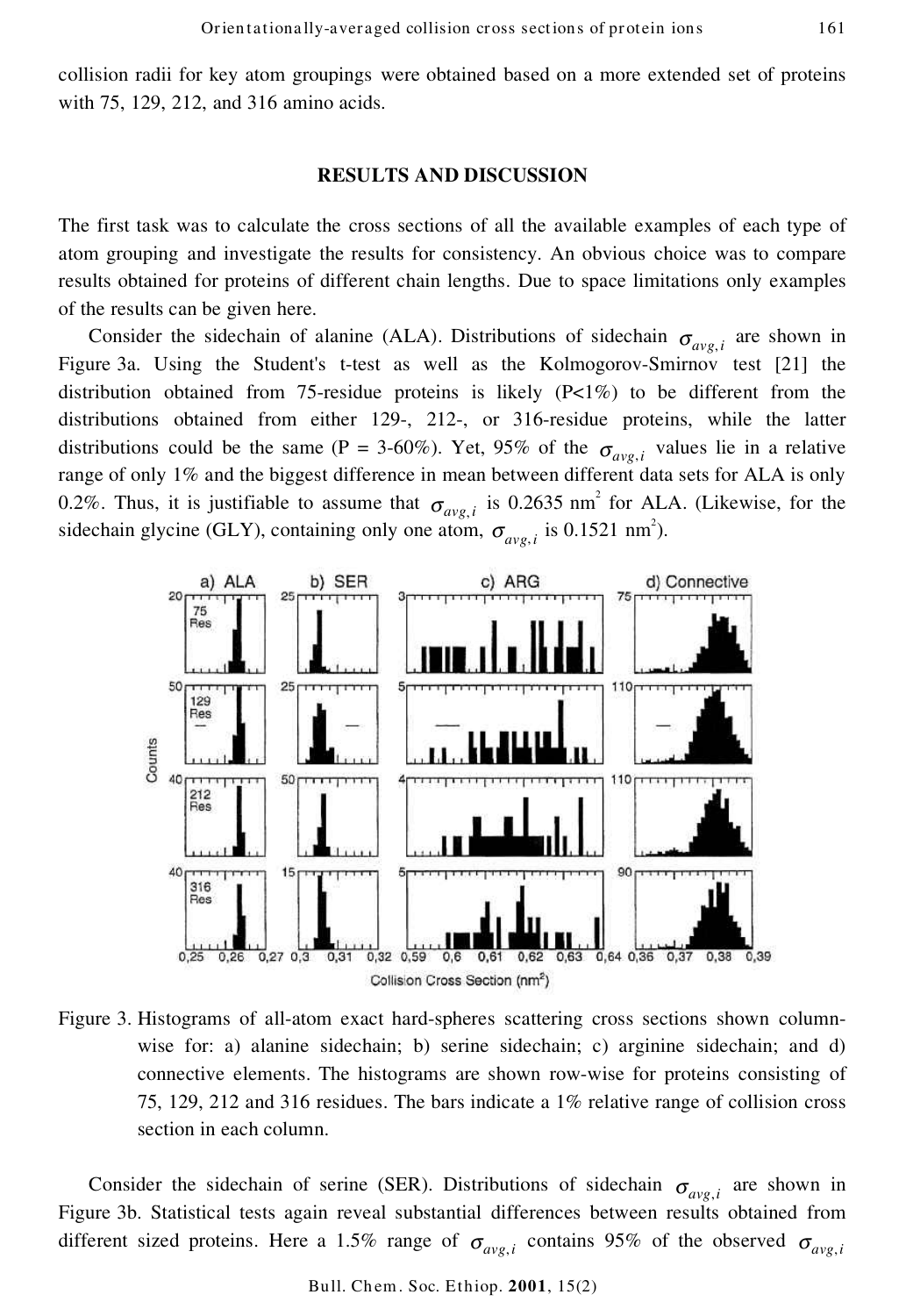values. At a 1.5% range it can seem uncomfortable to use a single value for  $\sigma_{avg,i}$ , 0.3058 nm<sup>2</sup>, but in fact mean values differ by at most 0.3% between the different data sets. The situation with bulky sidechains which are likely to be on the surfaces of proteins has less favorable aspects. Consider arginine (ARG), Figure 3c. On the one hand, statistical tests cannot distinguish the distributions. On the other hand, the spread in data is 6% containing 95% of the  $\sigma_{avg,i}$  values. Using a single value for  $\sigma_{avg,i}$ , 0.6176 nm<sup>2</sup>, will seem quite risky. Nevertheless, even for ARG, the maximum difference in the mean between two data sets is only 0.4%.

A special issue is the connective elements, as there are so many of them, see Figure 3d. The main portion of the distribution peaks at 0.381 nm<sup>2</sup>, while a small peak appears at 0.37 nm<sup>2</sup>. The latter is associated with connective elements leading into proline (PRO) which simply lack the backbone amide hydrogen. Considering the main portion of the distribution, 95% of all the  $\sigma_{avg}$ , values lie within a relative range of 5%, while means do not differ by more than 0.4%.

Mean values of EHSS cross sections obtained from data sets of the different sized proteins differ from each other by more than 0.5% for the N-terminus, isoleucine (ILE), lysine (LYS), cysteine (CYS), asparagine (ASN), glutamine (GLN), histidine (HIS), and tryptophan (TRP). Also, as shown in Table 1**,** for ILE, MET, LYS and ARG, the distributions have relative widths exceeding 5%. Again it would seem risky to take standard values for  $\sigma_{\alpha\nu\rho,i}$ , but it was decided to do so anyway as a test of a relatively simple methodology which does not require recalculating  $\sigma_{avg,i}$  for every conformer. Consequently, for the set of 75-residue proteins, the N- and C-termini, the amino acid sidechains and the connective elements were replaced by larger spheres according to  $\overline{\sigma}_{avg,i}$  in Table 1 and  $R_{coll,i} = \sqrt{\overline{\sigma}_{avg,i}} \pi$ . Then the EHSS method was applied to both the all-atoms representation and the collected atoms representation of each protein.

Table 1. Summary of exact hard-spheres scattering cross sections calculated for the standard collected atom groupings described in the text. Given in each case is a grand average value  $\overline{\sigma}_{ave,i}$  from four sets of proteins comprising 75, 129, 212 and 316 residues. "95% Range" is the percentage range in each case which encompasses 95% of all the  $\sigma_{\text{ave }i}$  values.

| Atom groupings | $\overline{\sigma}_{avg,i}$ (nm <sup>2</sup> ) | 95% Range | Atom groupings | $\overline{\sigma}_{avg,i}$ (nm <sup>2</sup> ) | 95% Range |
|----------------|------------------------------------------------|-----------|----------------|------------------------------------------------|-----------|
| N-TER          | 0.300                                          | 1.61%     | ASP            | 0.389                                          | 2.31%     |
| <b>CON</b>     | 0.381                                          | 4.88%     | GLU            | 0.461                                          | 2.79%     |
| C-TER          | 0.290                                          | 1.78%     | LYS.           | 0.550                                          | 6.44%     |
|                |                                                |           | <b>ARG</b>     | 0.618                                          | 6.29%     |
| <b>GLY</b>     | 0.152                                          | N.A.      |                |                                                |           |
|                |                                                |           | <b>SER</b>     | 0.306                                          | 1.52%     |
| <b>ALA</b>     | 0.264                                          | 0.96%     | <b>CYS</b>     | 0.359                                          | 3.26%     |
| PRO            | 0.414                                          | 1.87%     | <b>THR</b>     | 0.385                                          | 2.74%     |
| <b>VAL</b>     | 0.423                                          | 1.93%     | <b>ASN</b>     | 0.406                                          | 2.58%     |
| ILE            | 0.487                                          | 5.20%     | <b>GLN</b>     | 0.476                                          | $3.42\%$  |
| <b>LEU</b>     | 0.483                                          | $2.55\%$  | <b>HIS</b>     | 0.505                                          | 2.96%     |
| <b>MET</b>     | 0.496                                          | 5.01%     | <b>TYR</b>     | 0.589                                          | 2.65%     |
| PHE            | 0.559                                          | 2.66%     | TRP            | 0.662                                          | 2.55%     |

Bull. Ch em. Soc. Ethiop. **2001**, 15(2)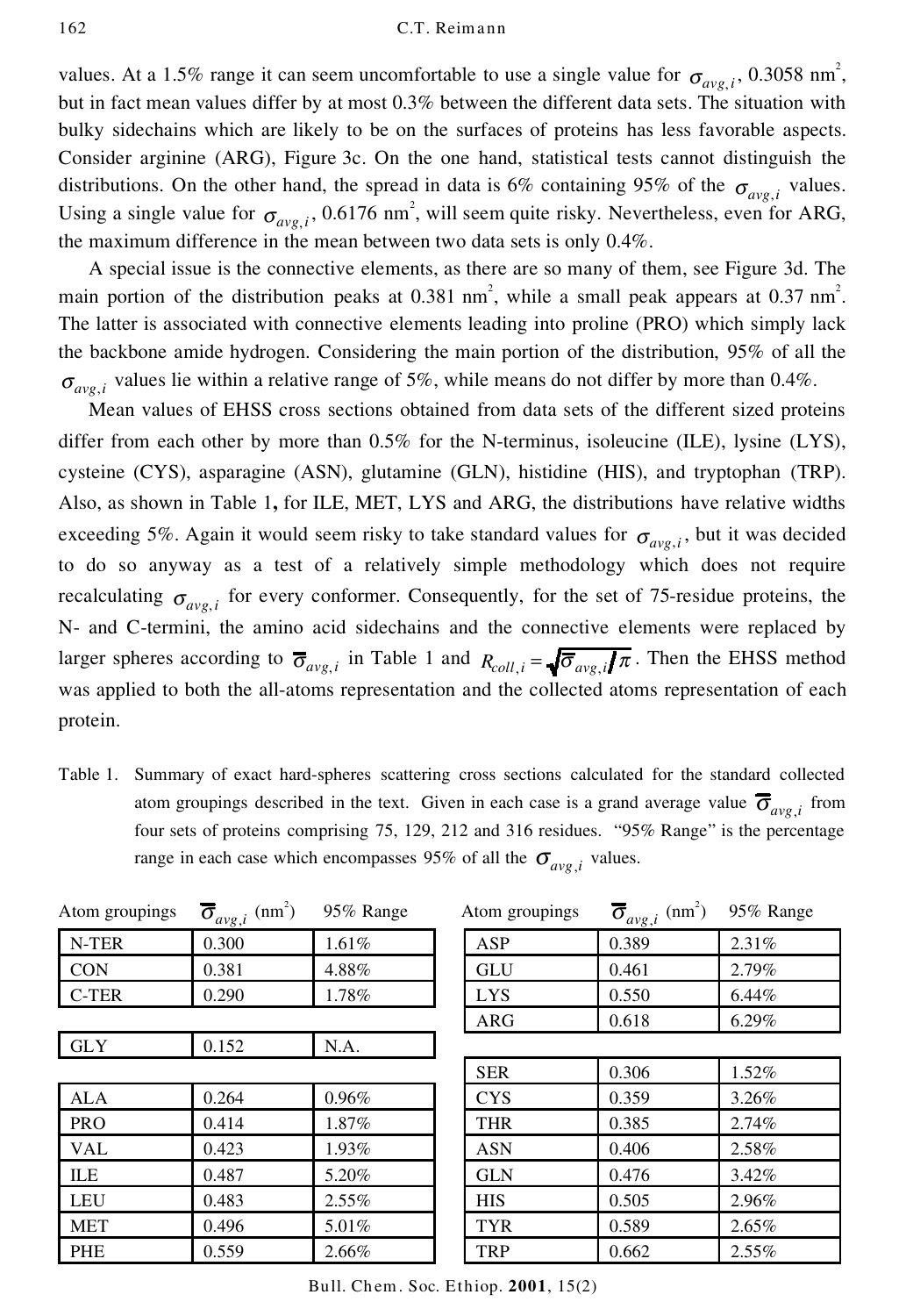The chief result of this study is shown in Figure 4. Plotting cross sections calculated using the all-atoms method *versus* cross sections calculated using the collected-atoms (CA) method leads to a straight line relation of the form  $\sigma_{avg,all-doms} = 0.494 + 0.978 \sigma_{avg, CA}$ ;  $R^2 = 0.998$  with RMS deviation of 0.56%. Since the protocol for all-atoms EHSS is accurate to about 0.4% the collected-atoms method at present is probably accurate to slightly better than 0.7-1%. As implemented, the EHSS method carried out in the collected-atoms representation is completed about twice as rapidly as the all-atom EHSS.



Figure 4. Plot of all-atom EHSS cross sections  $\sigma_{ave,all-atons}$  against EHSS scattering cross sections calculated in the collected atoms representation  $\sigma_{\text{avg}}$ , *collected*  $_{-atoms}$ . The line is the result of curve fitting.

Figure 5 shows the contribution to  $\sigma_{avg}$  of bath-protein encounters characterized by different numbers of bounces (*i.e.,* different numbers of collisions between a given bath gas particle and the protein atoms during the interaction), and also the average value of  $1 - \cos \chi$  for different numbers of bounces. For the two examples shown, 1ghc and 1tvs, use of the collectedatoms representation slightly exaggerates the single-bounce contribution to  $\sigma_{avg}$ , while the multi-bounce contribution is slightly underestimated. The bounce-resolved average deflection, expressed as the average value of  $1 - \cos \chi$  for different numbers of bounces, is very similar between the collected-atoms approach and the all-atom EHSS approach. At this level of approximation, use of the collected-atoms representation leads only to subtle differences in average behavior and thus appears to be a useful approximation.

In the EHSS implementation, for each protein orientation, a number of bath gas particles encounter the protein, and the successive collisions or bounces of each bath gas particle are followed until the particle departs permanently from the protein. While a typical *atom* has a collision cross section of about 0.22 nm 2 , the typical *cluster* of collected atoms considered here has a collision cross section of about 0.3-0.6 nm<sup>2</sup>. Thus, when using the collected-atoms representation, acceptable accuracy should be attainable with about two times fewer bath gas particles encountering the overall cross sectional area of the protein than what is used in the usual all-atoms EHSS approach. This expectation was borne out in the present study.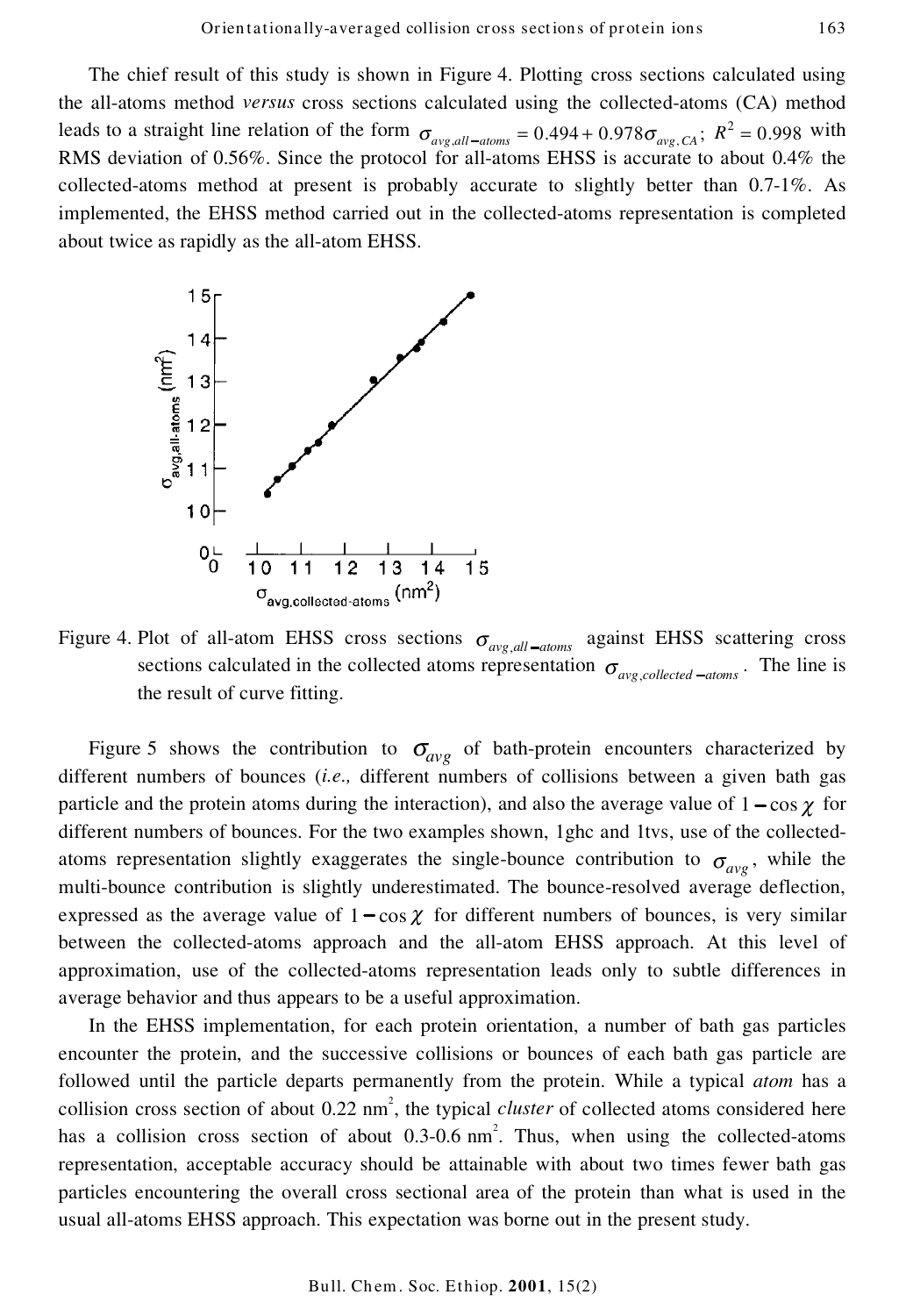

Figure 5. For the proteins 1tvs and 1ghc, the contribution to the scattering cross section of scattering events involving different numbers of hard collisions with the protein (left); and the scattering angle, expressed as  $1 - \cos \chi$ , characteristic of scattering events involving different numbers of hard collisions with the protein (right). Solid line and closed circles: all-atoms representation. Dashed line and open circles: collected atoms representation.

#### **CONCLUSIONS**

A strategy of calculating the exact hard-spheres scattering cross section using clumps of atoms approximated as spheres gives acceptable accuracy and improves the computation speed by a factor of about four compared to an all-atoms approach used previously.

Considering proteins with 75 residues interacting with bath gas particles such as helium, the overwhelming majority of bath gas particles undergo either one or two collisions with the protein. Though the bounce trajectories are altered in detail by the collected atoms approach, overall the result is much the same. When the protein is represented by clumps of atoms  $-$  the collected-atoms representation — rather than by the atoms directly, so that the protein is simulated by about ten times fewer but correspondingly bigger spheres, there is enough granularity left to yield roughly the same result. One may say that at the level of approximation represented by the exact-spheres scattering method for calculating the collision cross section, the finer atomic level of the molecular surface granularity is not sensed to any great extent.

According to the calculations presented above, the proteins are characterized by a certain roughness. The collision cross sections are roughly 25% greater than the average projected areas of the proteins, and deflection angles  $\chi$  are on average 110 to 120°.

In future work, it will be desirable to study the extensibility of the methodology presented above to larger proteins as well as to grossly non-native structures. In addition, one should search for a simple means of obtaining the cross section of each atom grouping actually appearing in a given conformation, rather than just relying on the mean value of the collision cross section for each type of group, *i.e.* customize the calculation rapidly to each conformation.